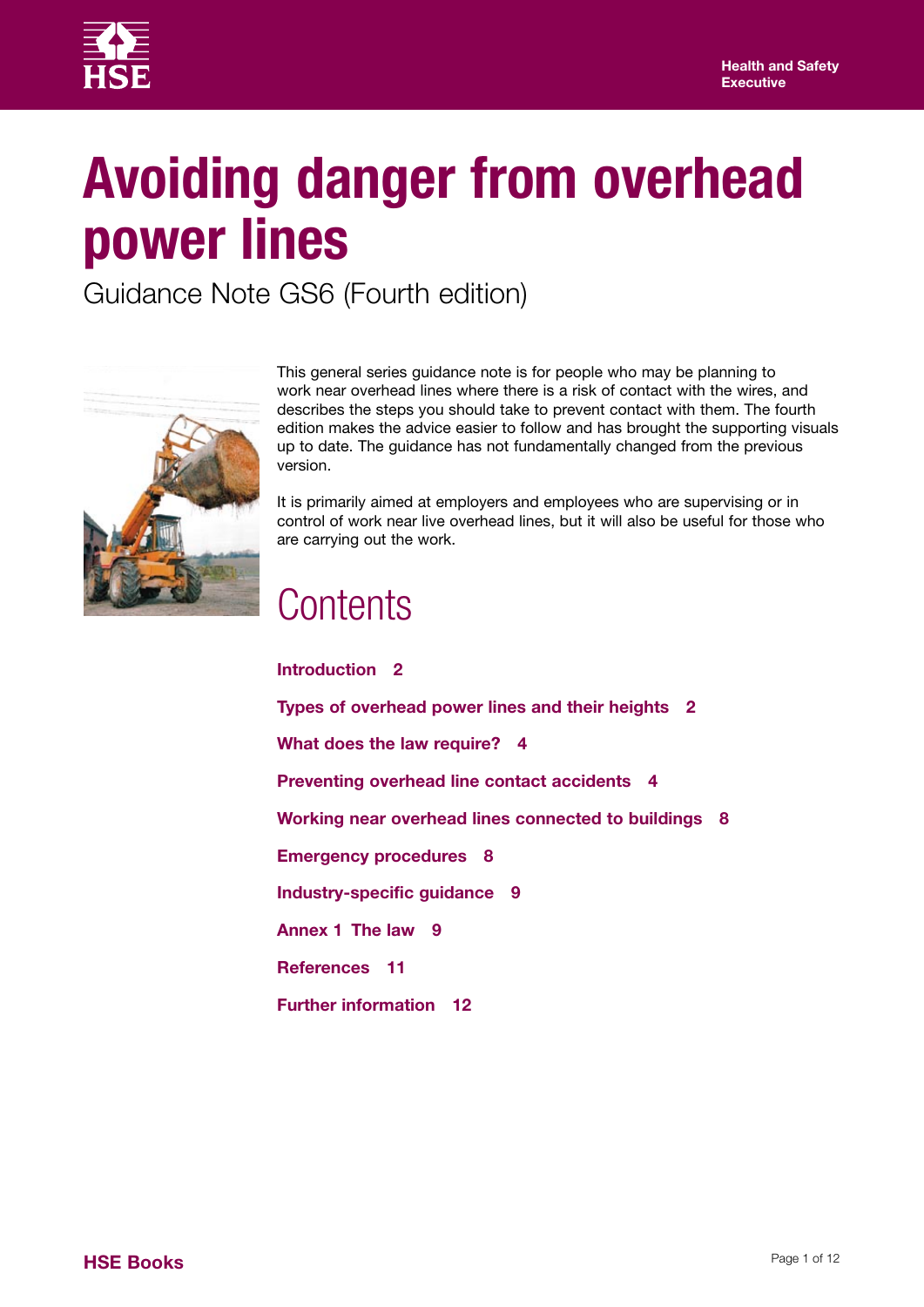### **Introduction**

1 Every year people at work are killed or seriously injured when they come into contact with live overhead electricity power lines. These incidents often involve:

- machinery, eg cranes, lorry-loader cranes, combine harvesters, and tipping trailers;
- equipment, eg scaffold tubes and ladders;
- work activities, eg loading, unloading, lifting, spraying, and stacking.

2 If a machine, scaffold tube, ladder, or even a jet of water touches or gets too close to an overhead wire, then electricity will be conducted to earth. This can cause a fire or explosion and electric shock and burn injuries to anyone touching the machine or equipment. An overhead wire does not need to be touched to cause serious injury or death as electricity can jump, or arc, across small gaps.

3 One of the biggest problems is that people simply do not notice overhead lines when they are tired, rushing or cutting corners. They can be difficult to spot, eg in foggy or dull conditions, when they blend into the surroundings at the edge of woodland, or when they are running parallel to, or under, other lines.

4 Always assume that a power line is live unless and until the owner of the line has confirmed that it is dead.

5 This guidance is for people who may be planning to work near overhead lines where there is a risk of contact with the wires, and describes the steps you should take to prevent contact with them. It is primarily aimed at employers and employees who are supervising or in control of work near live overhead lines, but it will also be useful for those who are carrying out the work.

# Types of overhead power lines and their heights

6 Most overhead lines have wires supported on metal towers/pylons or wooden poles – they are often called 'transmission lines' or 'distribution lines'. Some examples are shown in Figures 1–3.



Figure 1 275 kV transmission line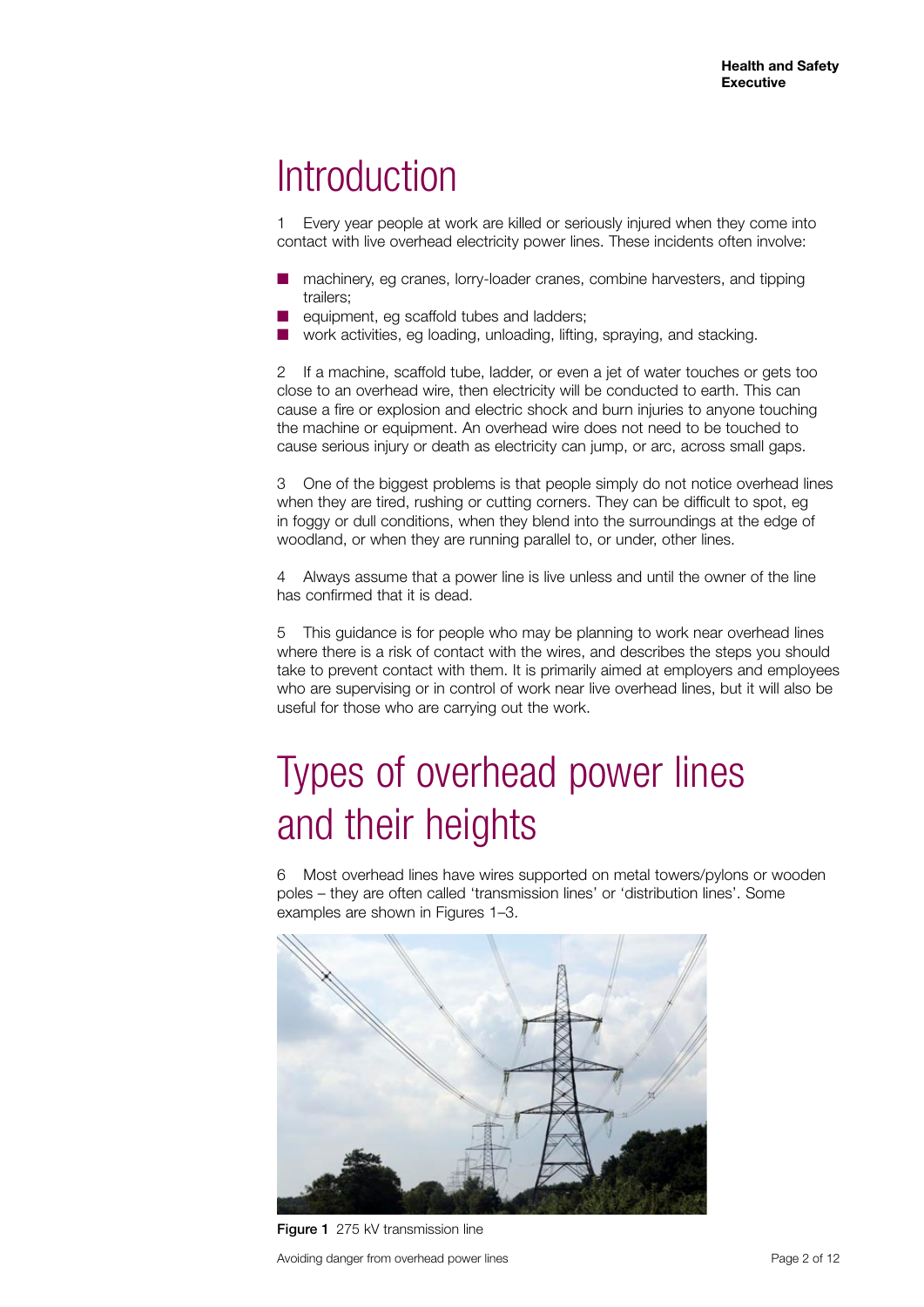

Figure 2 11 kV distribution line



Figure 3 400 V distribution line

7 Most high-voltage overhead lines, ie greater than 1000 V (1000 V = 1 kV) have wires that are bare and uninsulated but some have wires with a light plastic covering or coating. All high-voltage lines should be treated as though they are uninsulated. While many low-voltage overhead lines (ie less than 1 kV) have bare uninsulated wires, some have wires covered with insulating material. However, this insulation can sometimes be in poor condition or, with some older lines, it may not act as effective insulation; in these cases you should treat the line in the same way as an uninsulated line. If in any doubt, you should take a precautionary approach and consult the owner of the line.

8 There is a legal minimum height for overhead lines which varies according to the voltage carried. Generally, the higher the voltage, the higher the wires will need to be above ground (see Figure 4). Equipment such as transformers and fuses attached to wooden poles and other types of supports will often be below these heights. There are also recommended minimum clearances published by the Energy Networks Association (ENA Technical Specification 43–8 *Overhead Line*  Clearances)<sup>1</sup> between the wires and structures such as buildings and lamp posts.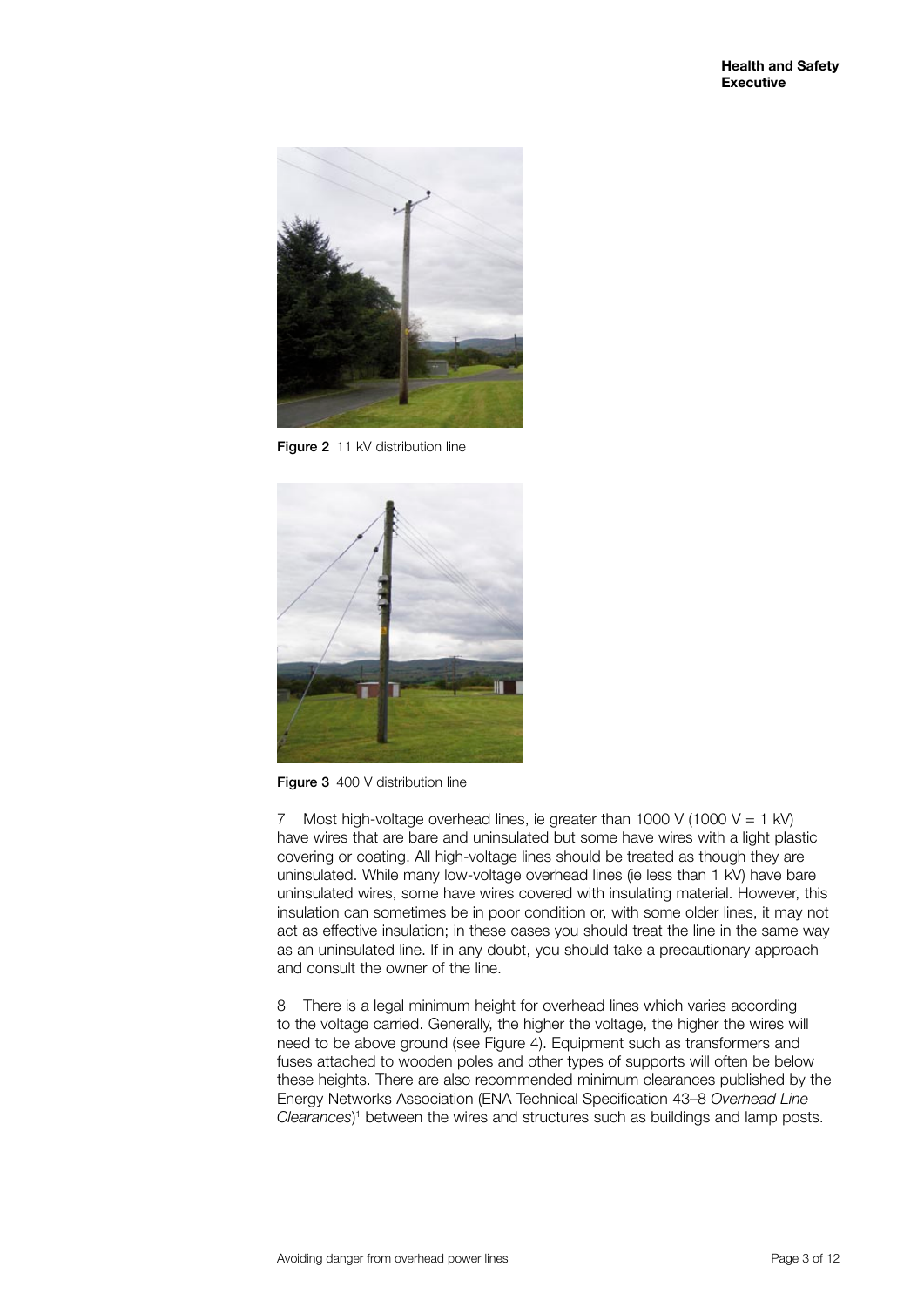

Figure 4 Minimum heights above ground level for overhead power lines

## What does the law require?

9 The law requires that work may be carried out in close proximity to live overhead lines only when there is no alternative and only when the risks are acceptable and can be properly controlled. You should use this guidance to prepare a risk assessment that is specific to the site. Guidance on how to carry out a risk assessment is available at www.hse.gov.uk/toolbox/managingtherisks.htm.

10 Businesses and employees who work near to an overhead line must manage the risks. Overhead line owners have a duty to minimise the risks from their lines and, when consulted, advise others on how to control the risks. The line owner will usually be an electricity company, known as a transmission or distribution network operator, but could also be another type of organisation, eg Network Rail, or a local owner, eg the operator of a caravan park. More details about legal responsibilities can be found in Annex 1.

# Preventing overhead line contact accidents

11 Good management, planning and consultation with interested parties before and during any work close to overhead lines will reduce the risk of accidents. This applies whatever type of work is being planned or undertaken, even if the work is temporary or of short duration. You should manage the risks if you intend to work within a distance of 10 m, measured at ground level horizontally from below the nearest wire.

#### **Remove the risk**

12 The most effective way to prevent contact with overhead lines is by not carrying out work where there is a risk of contact with, or close approach to, the wires.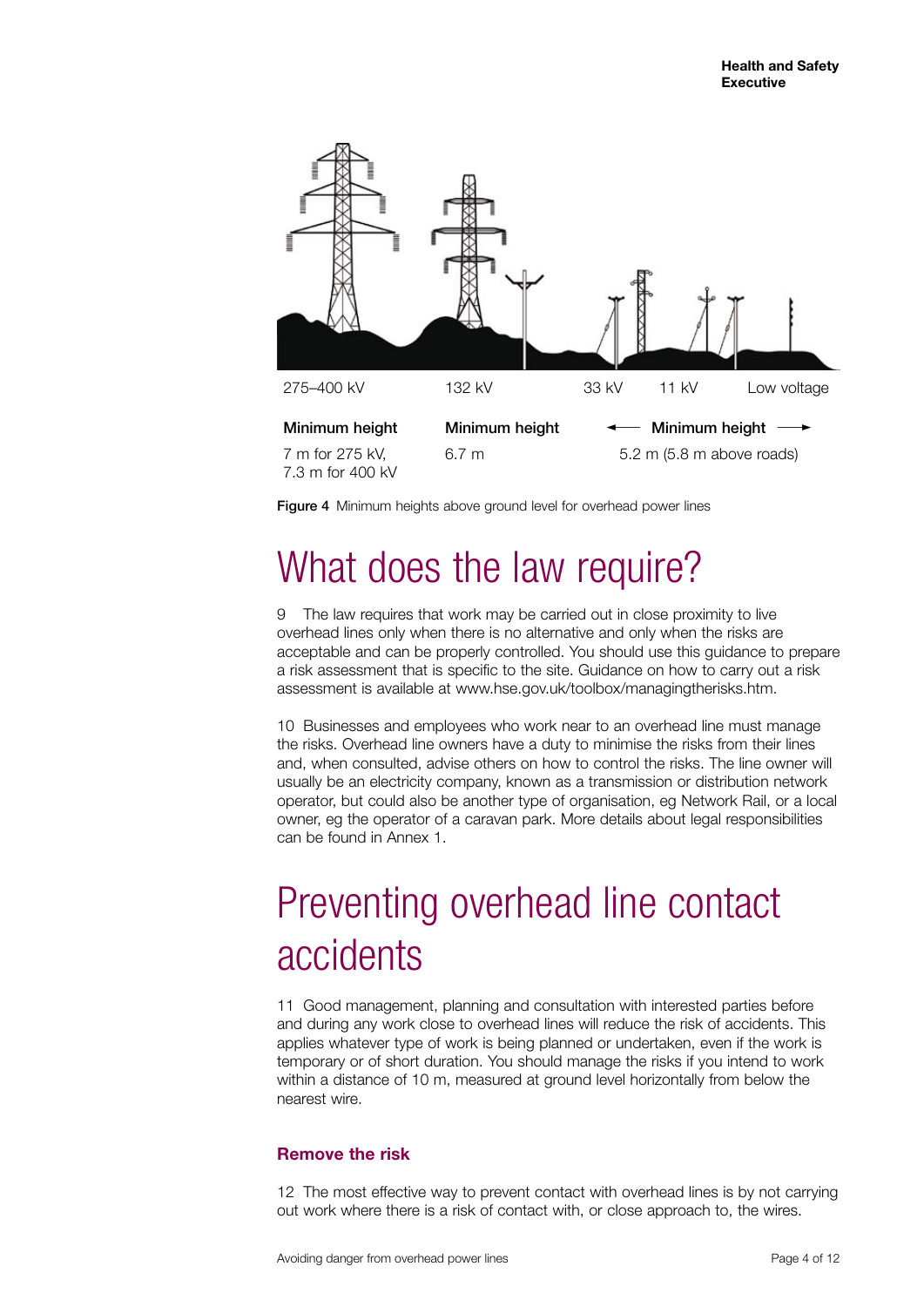13 If you cannot avoid working near an overhead line and there is a risk of contact or close approach to the wires, you should consult its owner to find out if the line can be permanently diverted away from the work area or replaced with underground cables. This will often be inappropriate for infrequent, short-duration or transitory work.

14 If this cannot be done and there remains a risk of contact or close approach to the wires, find out if the overhead line can be temporarily switched off while the work is being done. The owner of the line will need time to consider and act upon these types of requests and may levy a charge for any work done.

#### **Risk control**

15 If the overhead line cannot be diverted or switched off, and there is no alternative to carrying out the work near it, you will need to think about how the work can be done safely. If it cannot be done safely, it should not be done at all. Your site-specific risk assessment will inform the decision. Things to consider as part of your risk assessment include:

- the voltage and height above ground of the wires. Their height should be measured by a suitably trained person using non-contact measuring devices;
- the nature of the work and whether it will be carried out close to or underneath the overhead line, including whether access is needed underneath the wires;
- the size and reach of any machinery or equipment to be used near the overhead line;
- the safe clearance distance needed between the wires and the machinery or equipment and any structures being erected. If in any doubt, the overhead line's owner will be able to advise you on safe clearance distances;
- the site conditions, eg undulating terrain may affect stability of plant etc;
- the competence, supervision and training of people working at the site.

16 If the line can only be switched off for short periods, schedule the passage of tall plant and, as far as is possible, other work around the line for those times.

17 Do not store or stack items so close to overhead lines that the safety clearances can be infringed by people standing on them.

#### **Working near but not underneath overhead lines – the use of barriers**

18 Where there will be no work or passage of machinery or equipment under the line, you can reduce the risk of accidental contact by erecting ground-level barriers to establish a safety zone to keep people and machinery away from the wires. This area should not be used to store materials or machinery. Suitable barriers can be constructed out of large steel drums filled with rubble, concrete blocks, wire fence earthed at both ends, or earth banks marked with posts.

- If steel drums are used, highlight them by painting them with, for example, red and white horizontal stripes.
- If a wire fence is used, put red and white flags on the fence wire.
- Make sure the barriers can be seen at night, perhaps by using white or fluorescent paint or attaching reflective strips.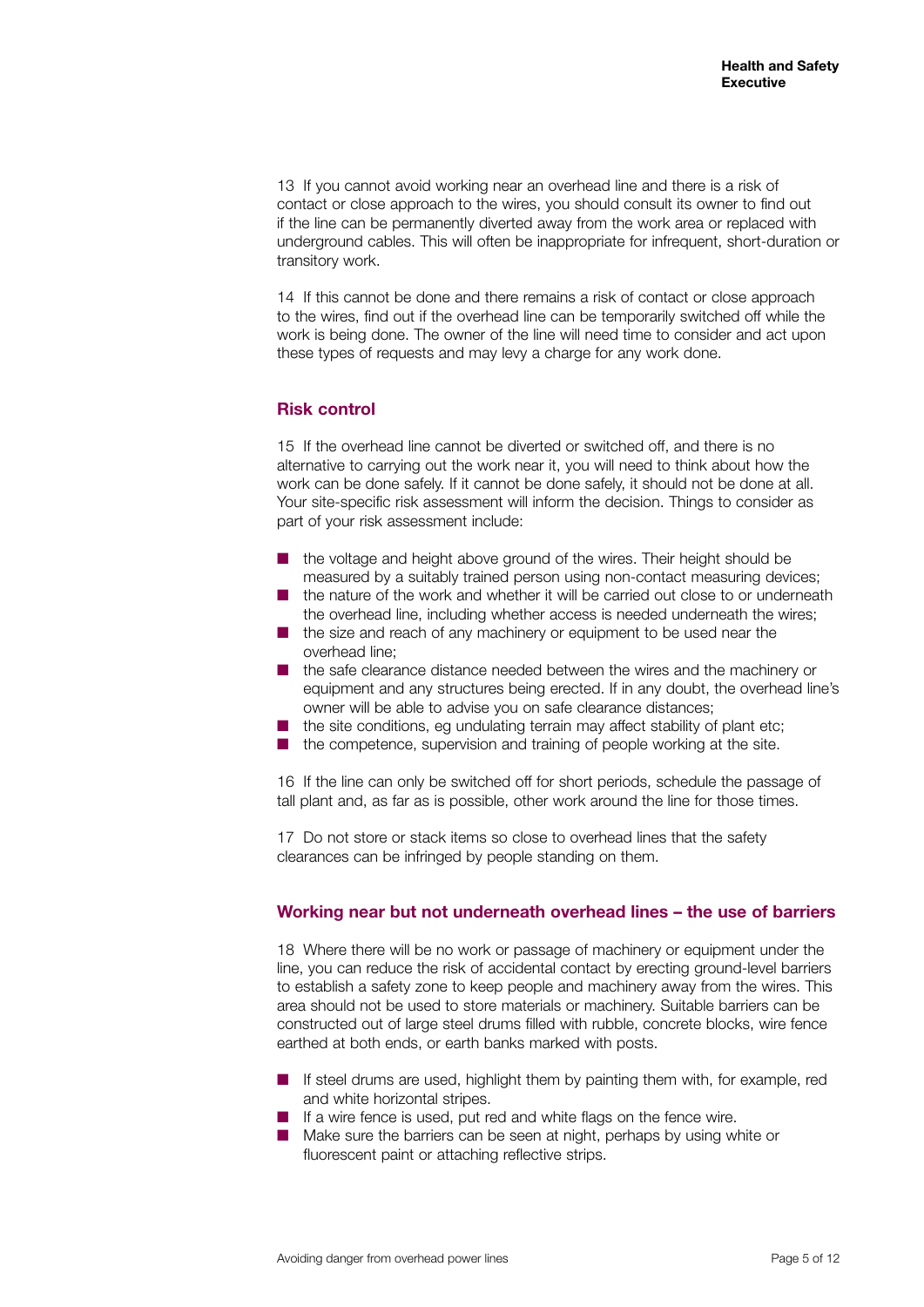19 The safety zone should extend 6 m horizontally from the nearest wire on either side of the overhead line. You may need to increase this width on the advice of the line owner or to allow for the possibility of a jib or other moving part encroaching into the safety zone. It may be possible to reduce the width of the safety zone but you will need to make sure that there is no possibility of encroachment into the safe clearance distances in your risk assessment.

20 Where plant such as a crane is operating in the area, additional high-level indication should be erected to warn the operators. A line of coloured plastic flags or 'bunting' mounted 3–6 m above ground level over the barriers is suitable. Take care when erecting bunting and flags to avoid contact or approach near the wires.

#### **Passing underneath overhead lines**

21 If equipment or machinery capable of breaching the safety clearance distance has to pass underneath the overhead line, you will need to create a passageway through the barriers, as illustrated in Figure 5. In this situation:

- keep the number of passageways to a minimum;
- define the route of the passageway using fences and erect goalposts at each end to act as gateways using a rigid, non-conducting material, eg timber or plastic pipe, for the goalposts, highlighted with, for example, red and white stripes;
- if the passageway is too wide to be spanned by a rigid non-conducting goalpost, you may have to use tensioned steel wire, earthed at each end, or plastic ropes with bunting attached. These should be positioned further away from the overhead line to prevent them being stretched and the safety clearances being reduced by plant moving towards the line;
- ensure the surface of the passageway is levelled, formed-up and well maintained to prevent undue tilting or bouncing of the equipment;
- put warning notices at either side of the passageway, on or near the goalposts and on approaches to the crossing giving the crossbar clearance height and instructing drivers to lower jibs, booms, tipper bodies etc and to keep below this height while crossing;
- you may need to illuminate the notices and crossbar at night, or in poor weather conditions, to make sure they are visible;
- make sure that the barriers and goalposts are maintained.



Figure 5 Minimum heights above ground level for overhead power lines

Avoiding danger from overhead power lines **Page 6 of 12** and  $P$  and  $P$  and  $P$  and  $P$  and  $P$  and  $P$  and  $P$  and  $P$  and  $P$  and  $P$  and  $P$  and  $P$  and  $P$  and  $P$  and  $P$  and  $P$  and  $P$  and  $P$  and  $P$  and  $P$  and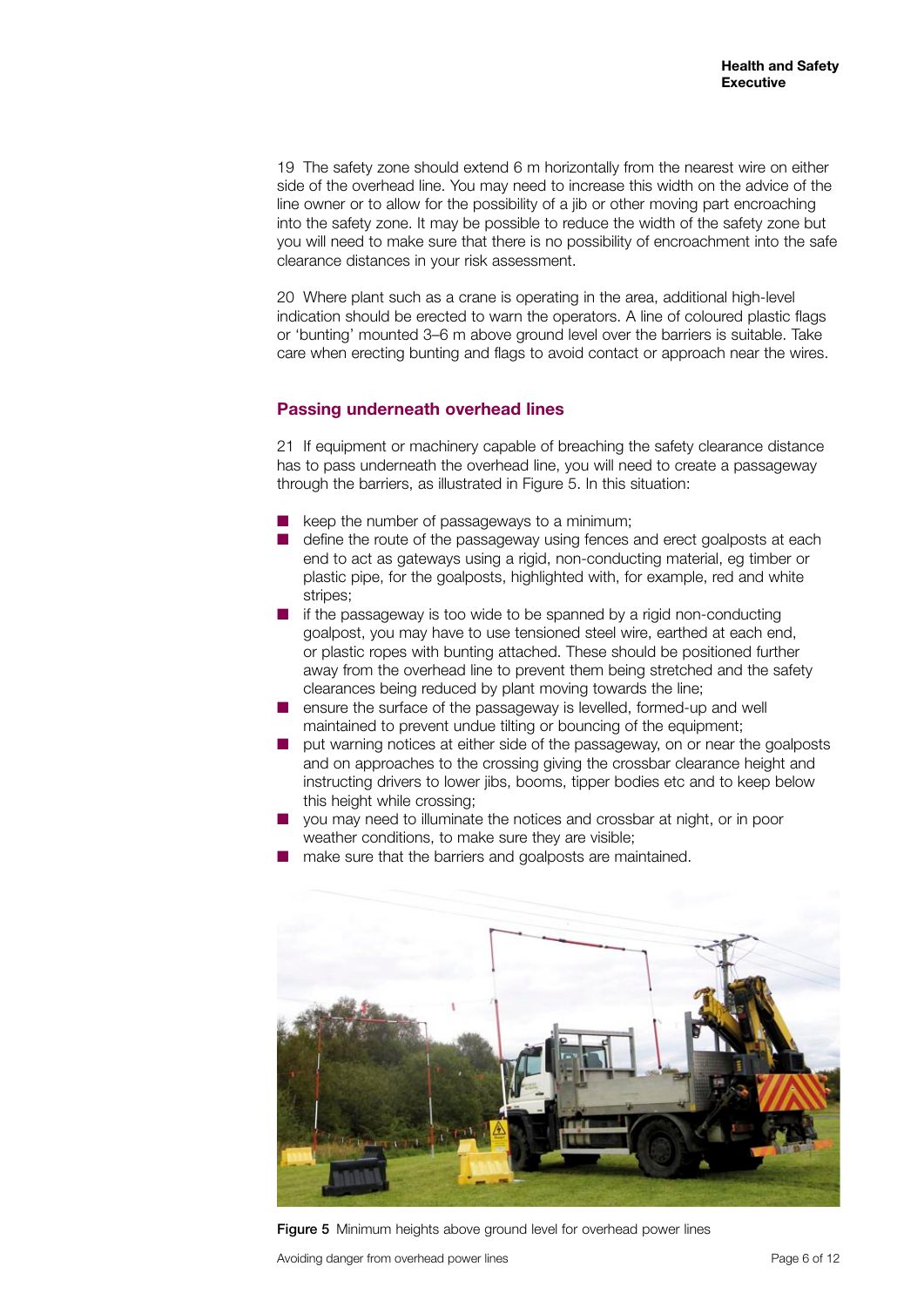22 On a construction site, the use of goalpost-controlled crossing points will generally apply to all plant movements under the overhead line.

#### **Working underneath overhead lines**

23 Where work has to be carried out close to or underneath overhead lines, eg road works, pipe laying, grass cutting, farming, and erection of structures, and there is no risk of accidental contact or safe clearance distances being breached, no further precautionary measures are required.

24 However, your risk assessment must take into account any situations that could lead to danger from the overhead wires. For example, consider whether someone may need to stand on top of a machine or scaffold platform and lift a long item above their head, or if the combined height of a load on a low lorry breaches the safe clearance distance. If this type of situation could exist, you will need to take precautionary measures.

25 If you cannot avoid transitory or short-duration, ground-level work where there is a risk of contact from, for example, the upward movement of cranes or tipper trailers or people carrying tools and equipment, you should carefully assess the risks and precautionary measures. Find out if the overhead line can be switched off for the duration of the work. If this cannot be done:

- refer to the Energy Networks Association (ENA) publication *Look Out Look* Up! A Guide to the Safe Use of Mechanical Plant in the Vicinity of Electricity *Overhead Lines.2* This advises establishing exclusion zones around the line and any other equipment that may be fitted to the pole or pylon. The minimum extent of these zones varies according to the voltage of the line, as follows:
	- low-voltage line 1 m;
	- $-11$  kV and 33 kV lines  $-3$  m;
	- 132 kV line 6 m;
	- 275 kV and 400 kV lines 7 m;
- under no circumstances must any part of plant or equipment such as ladders, poles and hand tools be able to encroach within these zones. Allow for uncertainty in measuring the distances and for the possibility of unexpected movement of the equipment due, for example, to wind conditions;
- carry long objects horizontally and close to the ground and position vehicles so that no part can reach into the exclusion zone, even when fully extended. Machinery such as cranes and excavators should be modified by adding physical restraints to prevent them reaching into the exclusion zone. Note that insulating guards and/or proximity warning devices fitted to the plant without other safety precautions are not adequate protection on their own;
- make sure that workers, including any contractors, understand the risks and are provided with instructions about the risk prevention measures;
- arrange for the work to be directly supervised by someone who is familiar with the risks and can make sure that the required safety precautions are observed;
- if you are in any doubt about the use of exclusion zones or how to interpret the ENA document, you should consult the owner of the overhead line.

26 Where buildings or structures are to be erected close to or underneath an overhead line, the risk of contact is increased because of the higher likelihood of safety clearances being breached. This applies to the erection of permanent structures and temporary ones such as polytunnels, tents, marquees, flagpoles, rugby posts, telescopic aerials etc. In many respects these temporary structures pose a higher risk because the work frequently involves manipulating long conducting objects by hand.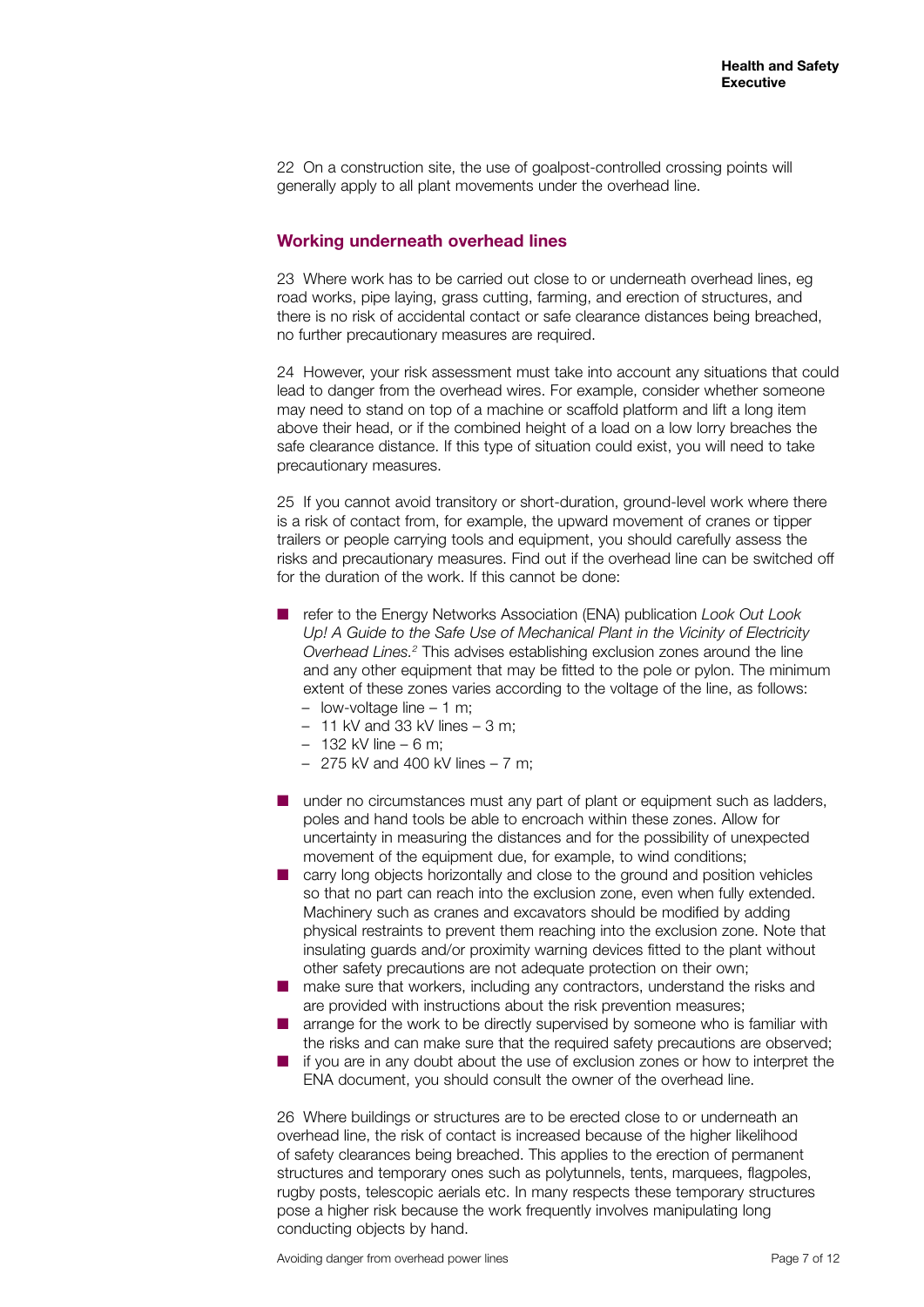27 The overhead line owner will be able to advise on the separation between the line and structures, for example buildings using published standards such as ENA Technical Specification 43–8 *Overhead Line Clearances.*<sup>1</sup> However, you will need to take precautions during the erection of the structure. If the overhead line cannot be diverted or switched off then you should take account of the guidance in paragraphs 23 to 26 relating to working underneath such lines.

28 Consider erecting a horizontal barrier of timber or other insulating material beneath the overhead line to form a roof over the construction area – in some cases an earthed, steel net could be used. This should be carried out only with the agreement of the overhead line owner, who may need to switch off the line temporarily for the barrier to be erected and dismantled safely.

29 Ideally, work should not take place close to or under an overhead line during darkness or poor visibility conditions. Dazzle from portable or vehicle lighting can obscure rather than show up power lines.

# Working near overhead lines connected to buildings

30 Sometimes, work needs to be carried out near uninsulated low-voltage overhead wires, or near wires covered with a material that does not provide effective insulation, connected to a building. Examples of such work are window cleaning, external painting or short-term construction work. If it is not possible to re-route or have the supply turned off, the line's owner, eg the distribution network operator, may be able to fit temporary insulating shrouds to the wires, for which a charge may be levied. People, plant and materials still need to be kept away from the lines.

## Emergency procedures

31 If someone or something comes into contact with an overhead line, it is important that everyone involved knows what action to take to reduce the risk of anyone sustaining an electric shock or burn injuries. Key points are:

- never touch the overhead line's wires:
- assume that the wires are live, even if they are not arcing or sparking, or if they otherwise appear to be dead;
- remember that, even if lines are dead, they may be switched back on either automatically after a few seconds or remotely after a few minutes or even hours if the line's owner is not aware that their line has been damaged:
- if you can, call the emergency services. Give them your location, tell them what has happened and that electricity wires are involved, and ask them to contact the line's owner:
- if you are in contact with, or close to, a damaged wire, move away as quickly as possible and stay away until the line's owner advises that the situation has been made safe:
- if you are in a vehicle that has touched a wire, either stay in the vehicle or, if you need to get out, jump out of it as far as you can. Do not touch the vehicle while standing on the ground. Do not return to the vehicle until it has been confirmed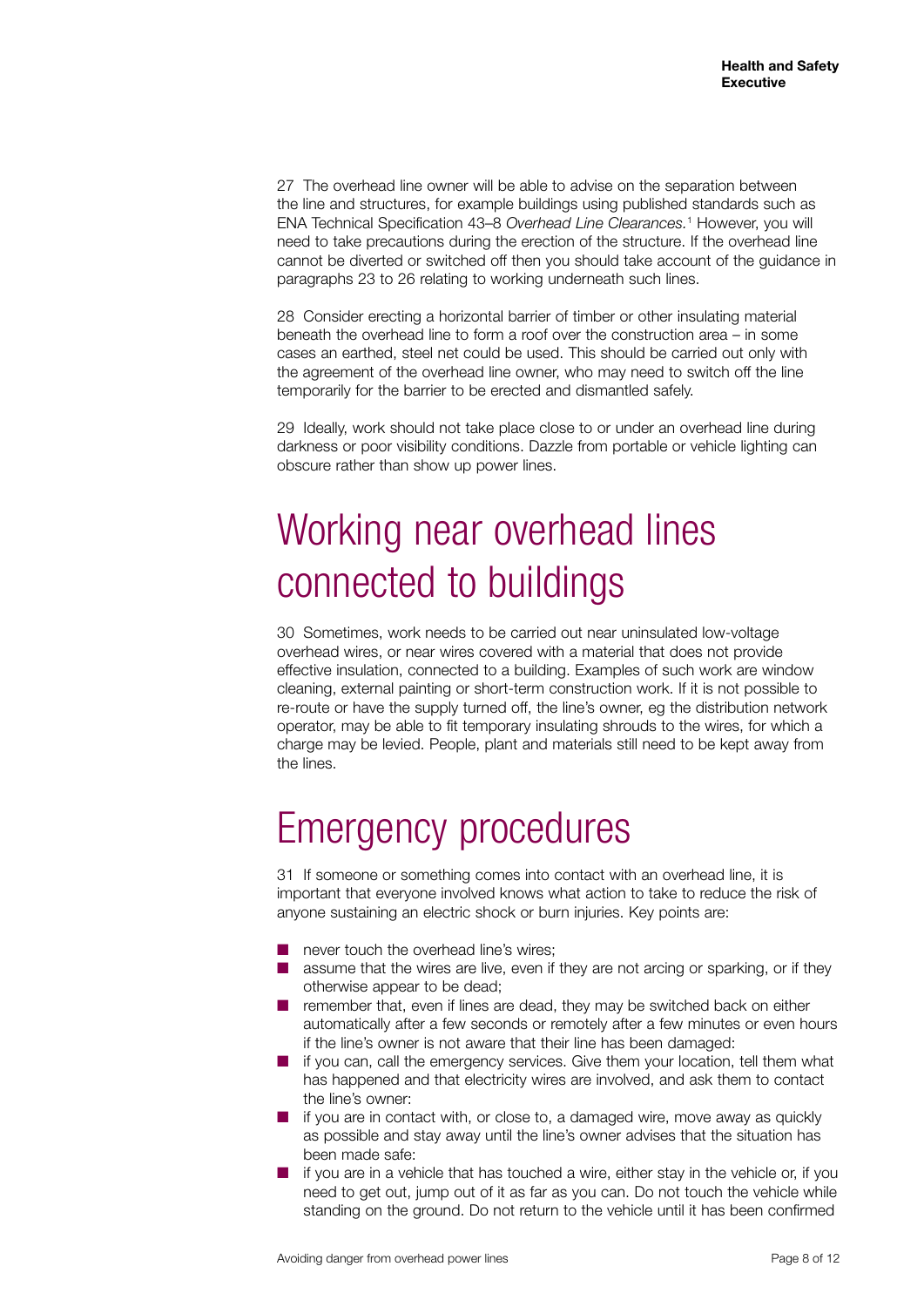that it is safe to do so;

be aware that if a live wire is touching the ground the area around it may be live. Keep a safe distance away from the wire or anything else it may be touching and keep others away.

### Industry-specific guidance

32 HSE and other organisations publish industry and sector-specific guidance based on this guidance. The main industries and sectors covered by this are construction, agriculture, horticulture, forestry and arboriculture. The Energy Networks Association (ENA), the body representing transmission and distribution network operating companies, also publishes guidance leaflets (see the References section).

### Annex 1 The law

1 The Health and Safety at Work etc Act 1974 (HSW Act) places responsibilities on everyone concerned with work activities, including employers, the self-employed and employees.

#### **Regulations:**

www.legislation.gov.uk/ukpga/1974/37/contents

- 2 The Management of Health and Safety at Work Regulations 1999 require that:
- risks are properly assessed and controlled;
- employees are provided with adequate health and safety training;
- employers who share a workplace consult and co-ordinate with each other.

#### **Regulations:**

www.legislation.gov.uk/uksi/1999/3242/contents/made

#### **Approved Code of Practice:**

*Management of health and safety at work. Management of Health and Safety at Work Regulations 1999. Approved Code of Practice and guidance* L21 (Second edition) HSE Books 2000 ISBN 978 0 7176 2488 1 www.hse.gov.uk/pubns/priced/l21.htm

3 Regulation 9 of The Provision and Use of Work Equipment Regulations 1998 requires all people who use work equipment to have received adequate training in the use of that equipment.

#### **Regulations:**

www.legislation.gov.uk/uksi/1998/2306/contents/made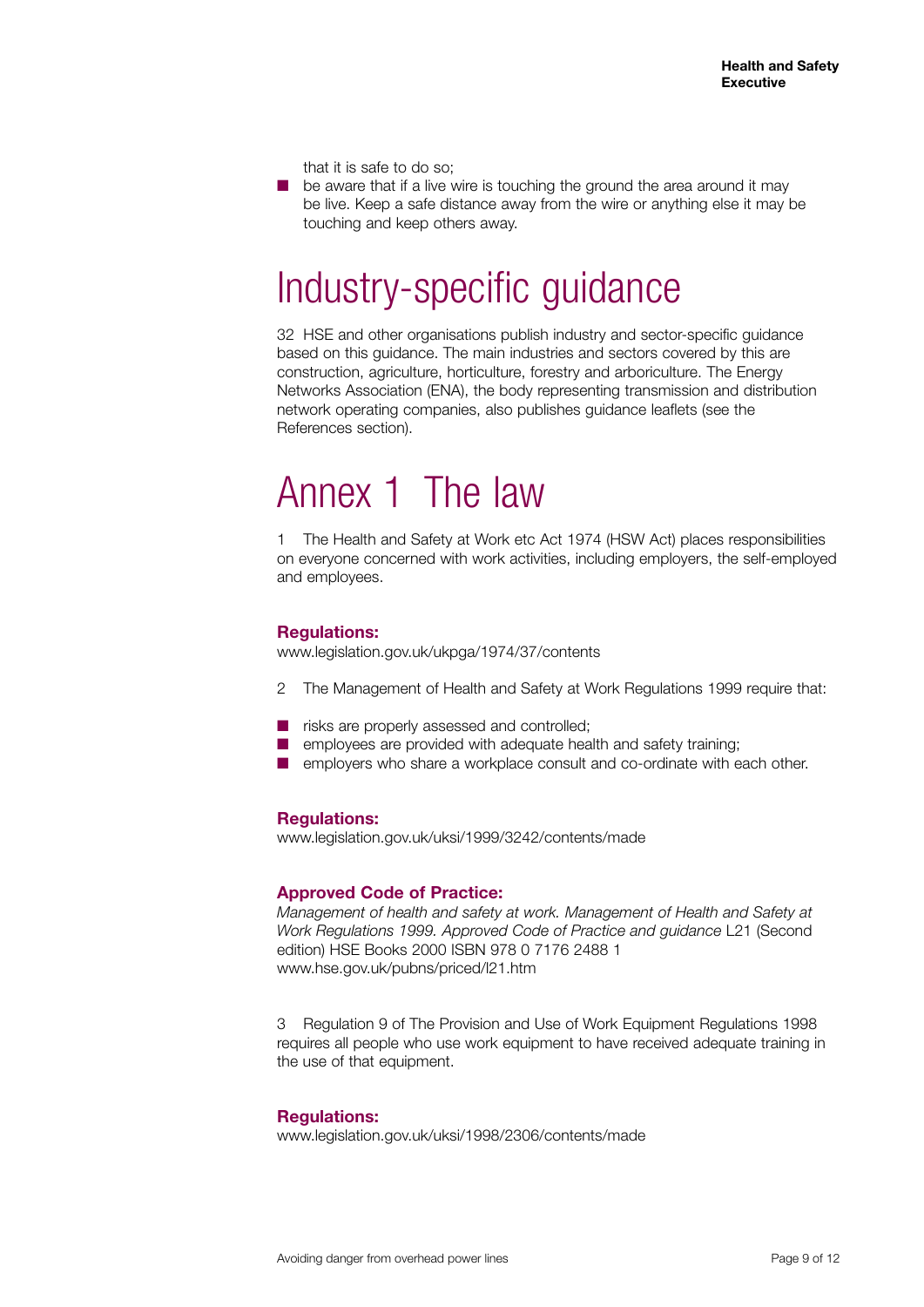#### **Approved Code of Practice:**

*Safe use of work equipment. Provision and Use of Work Equipment Regulations 1998. Approved Code of Practice and guidance* L22 (Third edition) HSE Books 2008 ISBN 978 0 7176 6295 1 www.hse.gov.uk/pubns/books/l22.htm

4 The Electricity at Work Regulations 1989 require precautions to be taken against the risk of death or personal injury from electricity in work activities. Regulation 14 addresses live work activities, which include working on, or so near, live overhead lines that there is a risk of injury.

#### **Regulations:**

www.legislation.gov.uk/uksi/1989/635/contents/made

#### **Guidance:**

*Memorandum of guidance on the Electricity at Work Regulations 1989. Guidance on Regulations* HSR25 (Second edition) HSE Books 2007 ISBN 978 0 7176 6228 9 www.hse.gov.uk/pubns/books/hsr25.htm

5 The Electricity Safety Quality and Continuity Regulations 2002 require, among other things, owners of overhead lines to ensure that they are at the appropriate height and meet certain standards.

#### **Regulations:**

www.legislation.gov.uk/uksi/2002/2665/contents/made

#### **Guidance:**

www.berr.gov.uk/files/file26709.pdf

6 The Construction (Design and Management) Regulations 2007 place duties on construction clients, designers and contractors to plan and organise work so as to avoid danger from energy distribution networks.

#### **Regulations:**

www.legislation.gov.uk/uksi/2007/320/contents/made

#### **Approved Code of Practice:**

*Managing health and safety in construction. Construction (Design and Management) Regulations 2007. Approved Code of Practice* L144 HSE Books 2007 ISBN 978 0 7176 6223 4 www.hse.gov.uk/pubns/books/l144.htm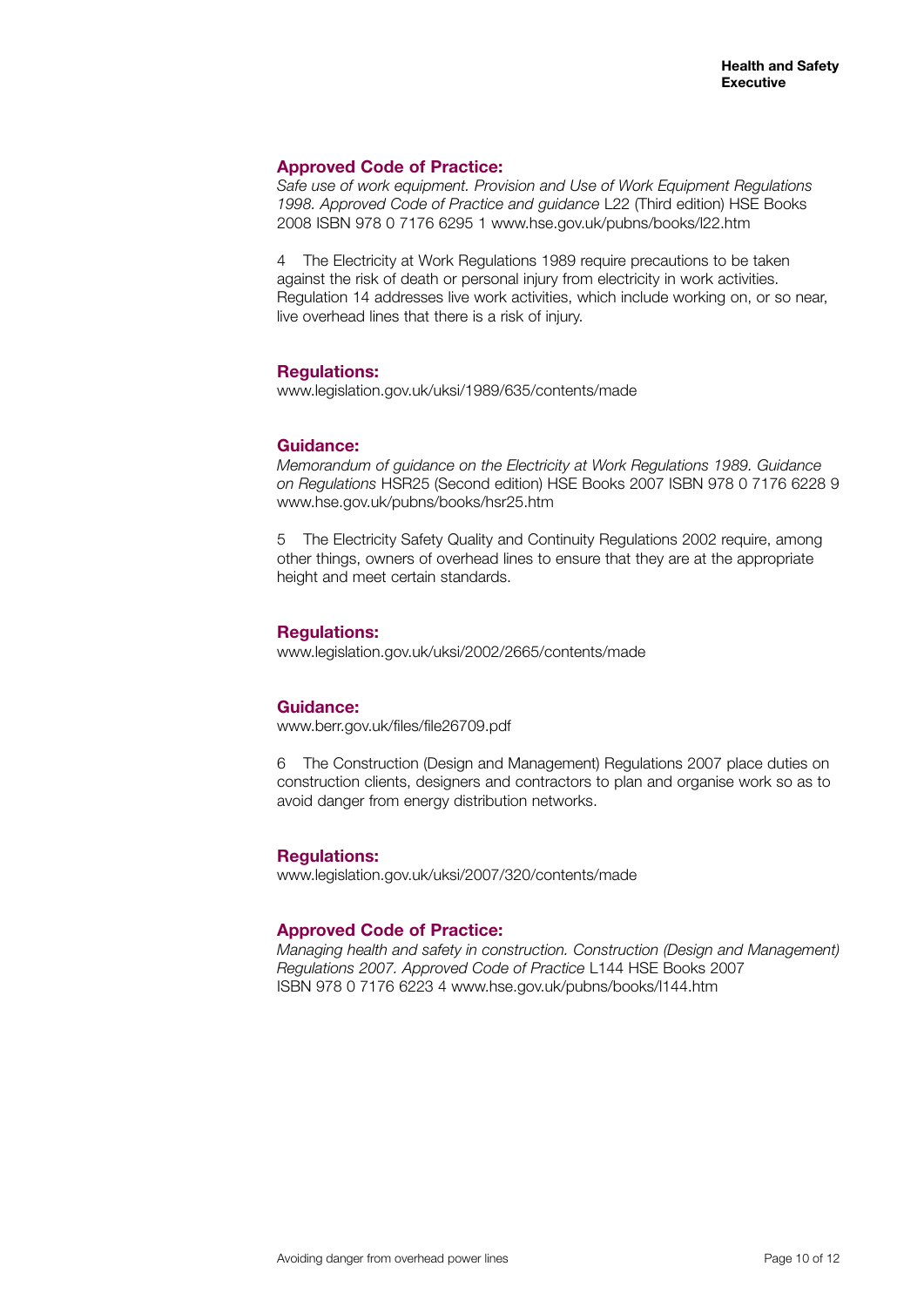### **References**

1 ENA Technical Specification 43–8 *Overhead Line Clearances* www.energynetworks.org/electricity/

2 *Look Out Look Up! A Guide to the Safe Use of Mechanical Plant in the Vicinity of Electricity Overhead Lines* Energy Networks Association (ENA) www.energynetworks.org/electricity/

#### **Further reading**

#### *Agriculture*

*Working safely near overhead electricity power lines* Agriculture Information Sheet AIS8(rev3) HSE Books 2012 www.hse.gov.uk/pubns/ais8.htm

*Safety information for farmers and agricultural contractors* ENA 2007 http:// energynetworks.squarespace.com/agriculture/

*Safety information for farmers utilising polytunnels* ENA 2008 http://energynetworks. squarespace.com/polytunnels/

#### *Construction*

Guidance is published by HSE under the heading *Electricity – Overhead power lines*  at www.hse.gov.uk/construction/safetytopics/overhead.htm

*Safe use of Lorry Loaders – Best practice guide* the Association of Lorry Loader Manufacturers and Importers (ALLMI) and the Construction Plant-hire Association (CPA) www.allmi.com

*Safety information for demolition companies* ENA 2008 http://energynetworks. squarespace.com/demolition/

*Safety information for scaffolders* ENA 2007 http://energynetworks.squarespace. com/scaffolders/

#### *Quarries*

Guidance is published by HSE at www.hse.gov.uk/quarries/hardtarget/electricity. htm

#### *Arboriculture and forestry*

*Electricity at work: Forestry and arboriculture* Leaflet AFAG804 HSE Books 2003 www.hse.gov.uk/pubns/afag804.pdf

*Safety information for tree trimming near overhead power lines* ENA 2008 http:// energynetworks.squarespace.com/tree-trimming/

#### *Landscaping and ground maintenance*

*Safety information for landscaping and ground maintenance workers* ENA 2011 http://energynetworks.squarespace.com/tree-trimming/

#### *Railways*

Advice in relation to railways is available at www.rail-reg.gov.uk/upload/pdf/rgd-2011-05-web.pdf